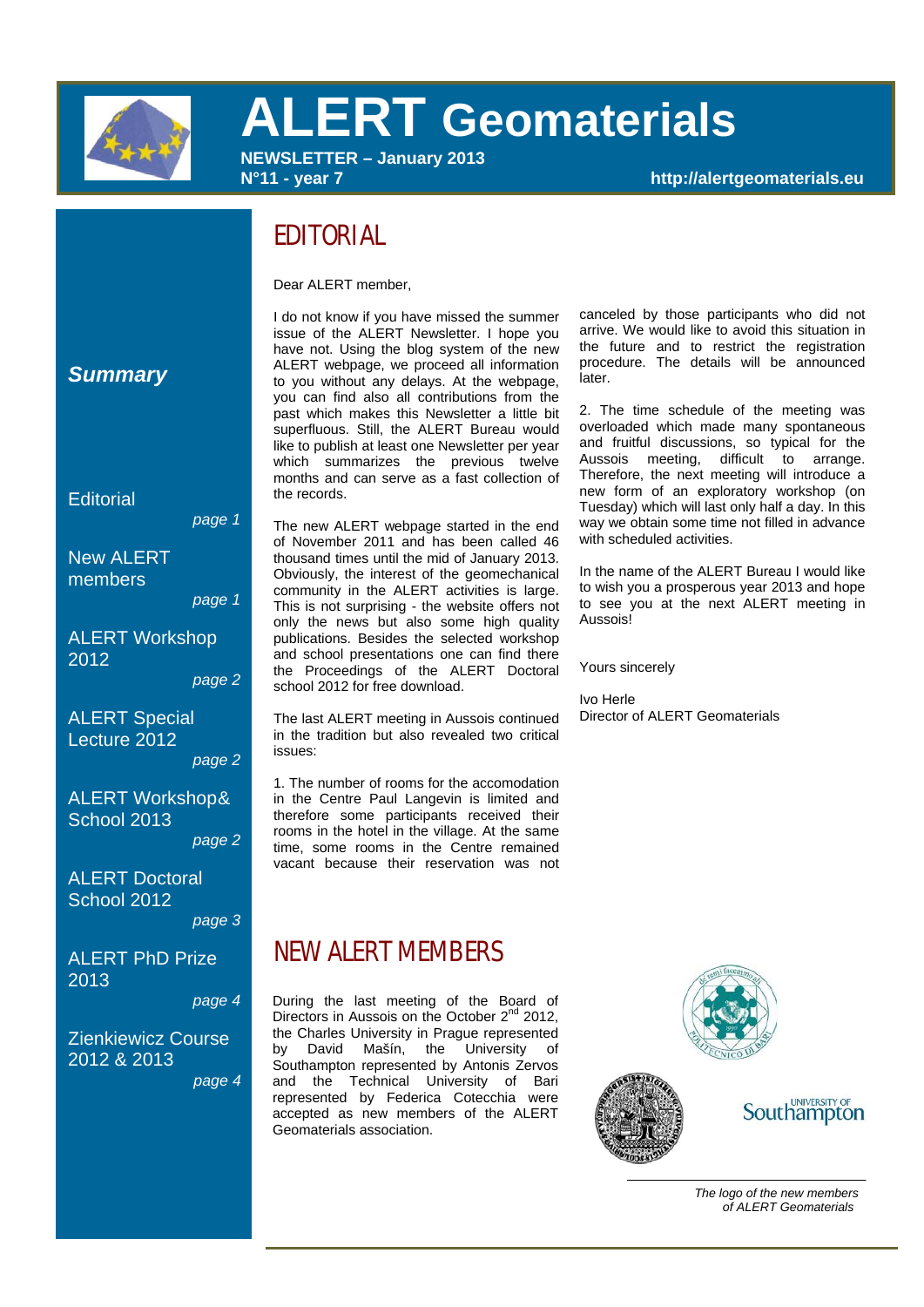

## ALERT Geomaterials **Page 2 of 4**



*Participants of the ALERT Workshop 2012*

### ALERT Workshop 2012

In 2012 the ALERT Workshop was held on October  $1<sup>st</sup>$  to  $3<sup>rd</sup>$  again in Aussois, France.

On the left hand side, the regional distribution of the participants from the institutional members of ALERT Geomaterials is shown. In total, 177 participants registered for the ALERT workshop 2012, which is the highest number of participants since the initiation of the ALERT Workshop.

The number of the selected contributions was 13 for session 1 and 17 for the sessions 2 and 3, respectively. The number of the submitted contributions was substantially higher.

The three topics of the ALERT Workshop 2012 are listed below:

**1. Micromechanics and critical steady states in geomaterials** 

coord. Y. Dafalias & B. Chareyre

**2. Geomechanics of underground structures** 

coord. D. Mašín & C. Tamagnini

**3. Geomechanics for Energy Production** 

coord. L. Laloui & H. Lewis

We thank all active participants and coordinators for their effort.



*The ALERT Special Lecturer 2012 Prof. J. Carlos Santamarina*

### Special Lecture 2012: Prof. Carlos Santamarina

For the ALERT Special lecture 2012 it was a pleasure to welcome Prof. J. Carlos Santamarina from the Georgia Institute of Technology, Atlanta, USA.

The title of the lecture was

#### **Geophysical Characterization**

The lecture was digitized during the presentation and will be soon available for downloading on the ALERT website.

The Invited lecture during the ALERT Workshop 2013 will be presented by Prof. Rolando Borja, from Stanford University, USA. He will talk about

#### **Triggering a shear band in heterogeneous porous media**.

On the ALERT website a summary of his presentation will be published soon.









ALERT Workshop & School 2013

The **ALERT Workshop** in 2013 will be organized from Monday September 30<sup>th</sup> to Wednesday October 2<sup>nd</sup>. The workshop will take part in Aussois, France.

The focus of the three workshop sessions and the responsible organizers are listed below:

#### **1. Geomechanics of slopes**

coord. C. di Prisco & L. Cascini cdiprisc@stru.polimi.it l.cascini@unisa.it

#### **2. Contact problems in geomechanics**

coord. E. Papamichos & J. Sulem epapamic@civil.auth.gr jean.sulem@enpc.fr

#### **3. Degradation in geomaterials**

coord. A. Daouadji & C. Dano & E. Bauer ali.daouadji@univ-metz.fr Christophe.Dano@ec-nantes.fr erich.bauer@tugraz.at

Please do not forget to submit your abstract by email directly to the coordinators using the abstract form which can be downloaded at the ALERT site http://alertgeomaterials.eu.

**The deadline for the submission of abstracts is 30th April 2013.** 

Subsequent to the workshop the ALERT Doctoral School will be hosted from Thursday October  $3<sup>rd</sup>$  to Saturday October  $5<sup>th</sup>$  also in Aussois. The school will be dedicated to

#### **Soil-structure interaction**

and will be organized by Panagiotis Kotronis (*EC Nantes*), Claudio Tamagnini (*University of Perugia*) and Stephane Grange (*UJF Grenoble*).

Online registration for the Workshop and the School will open in May 2013 on the ALERT website and will be announced in advance again.

*Organizing Institutions*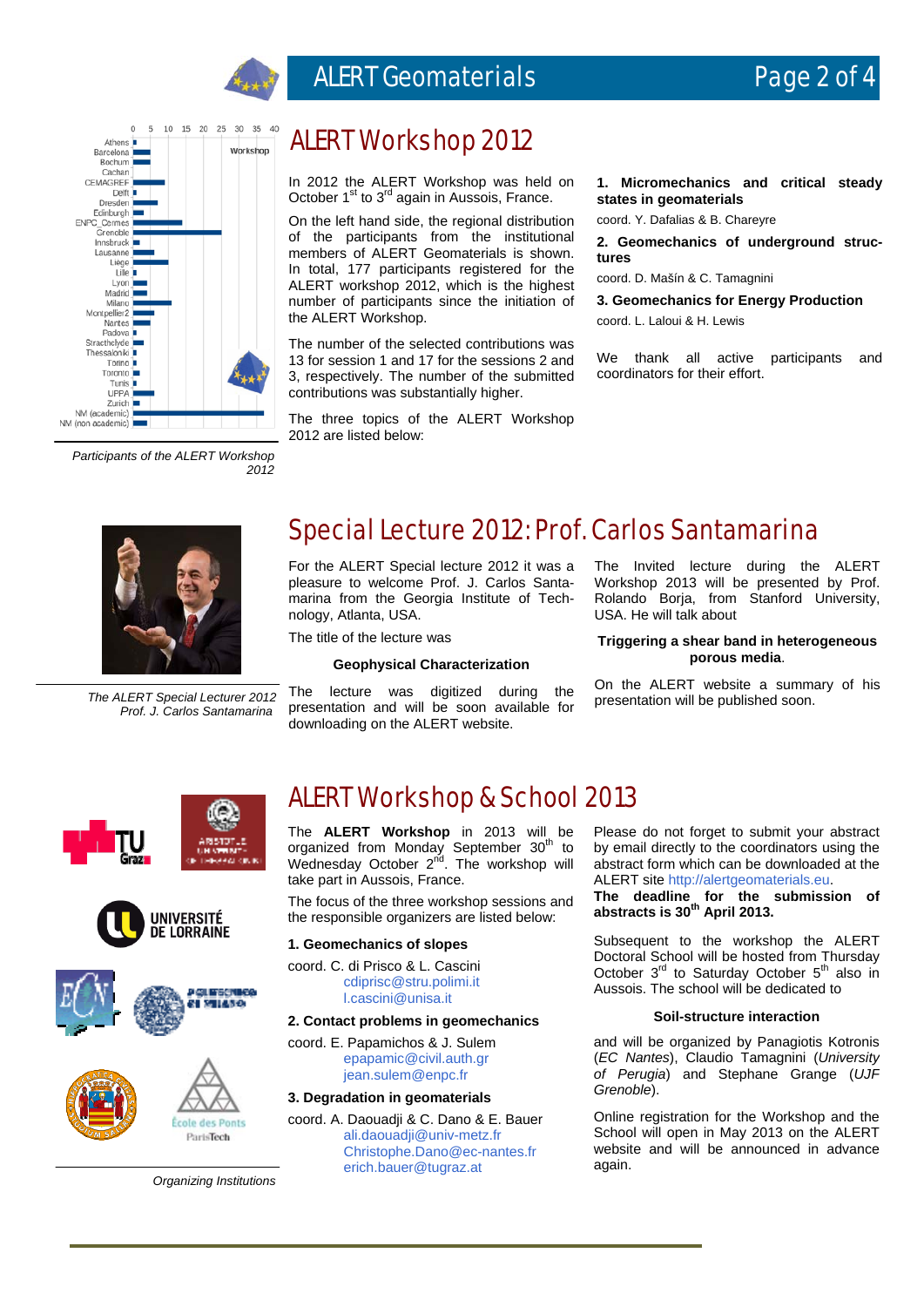

## ALERT Doctoral School 2012



 *Participants of the ALERT Doctoral School 2012*

The ALERT Doctoral School 2012 was dedicated to

#### **Advanced experimental techniques in geomechanics**

The school was organised by Cino Viggiani (*Laboratoire 3SR/ Université Joseph Fourier Grenoble*), Steve Hall (*Lund University*) and Enrique Romero (*UPC Barcelona*).

As in the previous years the school lasted three days, from Thursday October  $4<sup>th</sup>$  to Saturday October  $6<sup>th</sup>$  2013. The Doctoral School was attended by 115 PhD students, which is after 2007 the year with the highest number of participants since the existence of the school (see the distribution of the participants and their origin on the left hand side).

One of the main drawbacks of traditional experimental approaches is that they provide information related to macro-scale, 'average' responses and no details on internal structural evolution and deformation mechanisms, e.g. shear band development. The school started with an introduction in full-field measurements in experimental geomechanics including optical and x-ray methods as well as ultrasonic tomography. This was followed by a closer look at the Digital Image Correlation (DIC), which has become a key tool in experimental mechanics in the recent years. Further lectures concentrated on laboratory tests investigating processes involving different thermo-chemo-hydromechanical couplings. Concluding, an insight into geophysical measurements to explore elastic, electromagnetic and thermal soil characteristics was given.

In the name of all the ALERT members we want to thank the lecturers and the organizers for their commitment.

#### **Lecturers:**

- C. Viggiani *(Laboratoire 3SR)*
- S. Hall *(Lund University)*
- E. Romero (*UPC Barcelona*)
- C. Santamarina *(Georgia Institute of Technology, Atlanta)*

### ALERT Photo Competition

During the ALERT Doctoral School 2012 a photo competition was initiated by Prof. Carlos Santamarina. Six themes regarding a physical concept (Flow, Geo, Food, Fracture, Nature and Light) were given. The students were asked to take a picture during daily life reflecting best one of the categories. The most inventive photo was awarded.

Winners in each category:



Geo



Food



Fracture



Light



Nature